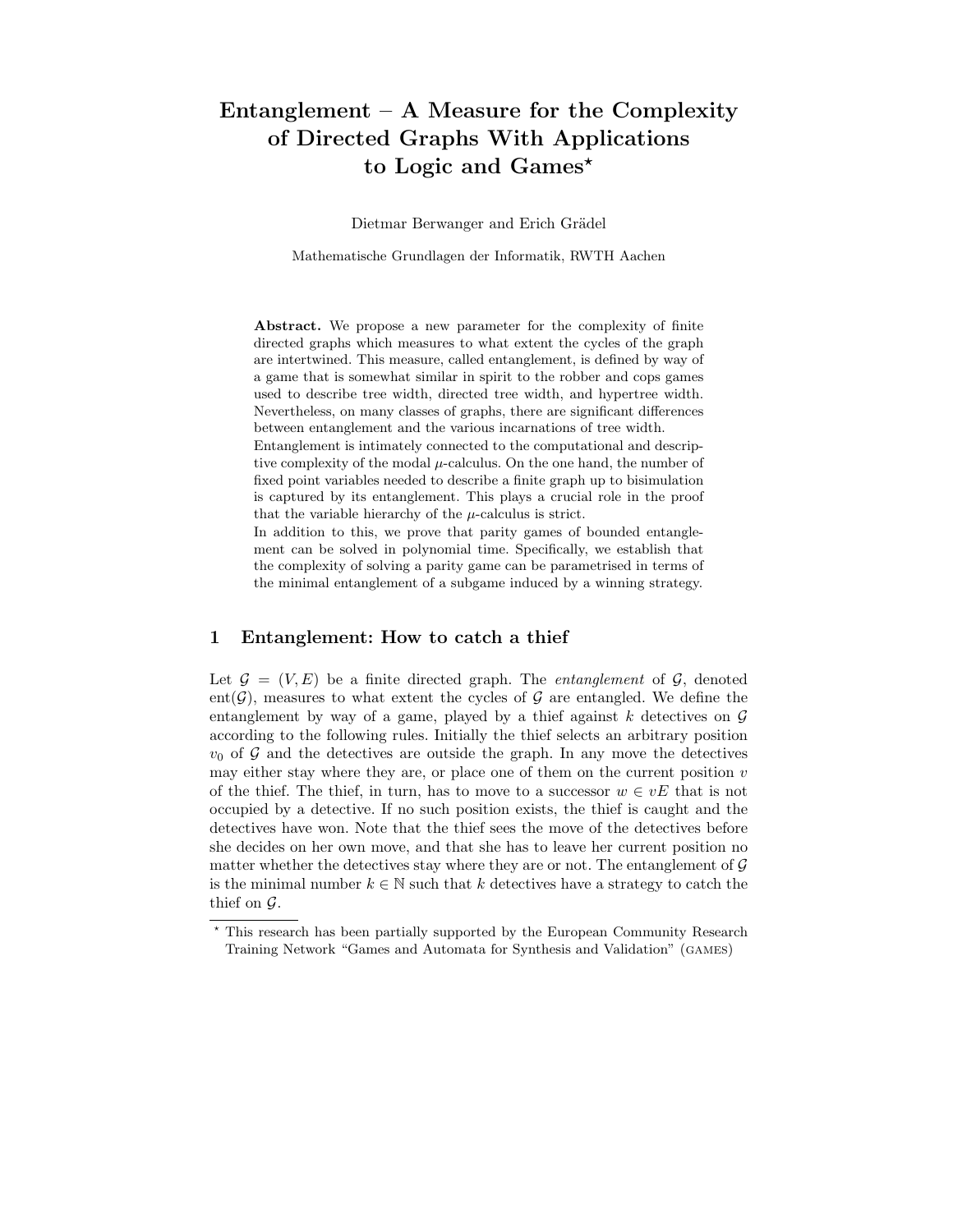The entanglement is an interesting measure on directed graphs. To deal with undirected graphs, we view undirected edges  $\{u, v\}$  as pairs  $(u, v)$  and  $(v, u)$  of directed edges. In the following a graph is always meant to be directed.

To get a feeling for this measure we collect a few simple observations concerning the entanglement of certain familiar graphs. The proofs are simple and left to the reader.

**Proposition 1.** Let  $\mathcal G$  be any finite directed graph.

- (1) ent $(G) = 0$  if, and only if, G is acyclic.
- (2) If G is the graph of a unary function, then  $ent(G) = 1$ .
- (3) If G an undirected tree, then ent $(G) \leq 2$ .
- (4) If G is the fully connected directed graph with n nodes, then  $ent(G) = n$ .

Let  $C_n$  denote the directed cycle with n nodes. Given two graphs  $\mathcal{G} = (V, E)$ and  $\mathcal{G}' = (V', E')$  their asynchronous product is the graph  $\mathcal{G} \times \mathcal{G}' = (V \times V', F)$ where  $F = \{(uu', vv') : [(u, v) \in E \land u' = v'] \lor [u = v \land (u'v') \in E']\}.$ 

Note, that  $T_{mn} := C_m \times C_n$  is the  $(m \times n)$ -torus or, to put it differently, the graph obtained from the directed  $(m + 1) \times (n + 1)$ -grid by identifying the left and right border and the upper and lower border.

**Proposition 2.** (1) For every n,  $ent(T_{nn}) = n$ . (2) For every  $m \neq n$ ,  $ent(T_{mn}) = min(m, n) + 1$ .

*Proof.* On  $T_{nn}$ , n detectives can catch the thief by placing themselves on a diagonal, thus blocking every row and every column of the torus. On the other side, it is obvious that the thief can escape against  $n - 1$  detectives.

On  $T_{mn}$  with  $m < n$ , m detectives are needed to block every row, and an additional detective forces the thief to leave any row after at most  $n$  moves, so that she finally must run into a detective. Again, it is obvious that the thief escapes if there are less than  $m + 1$  detectives. □

The following proposition characterises the graphs with entanglement one.

Proposition 3. The entanglement of a directed graph is one, if and only if, the graph is not acyclic, and in every strongly connected component, there is a node whose removal makes the component acyclic.

Proof. On any graph with this property, one detective catches the thief by placing himself on the critical node in the current strongly connected component when the thief passes there. The thief will have to return to this node or leave the current component. Eventually she will be caught in a terminal component.

Conversely if there is a strongly connected component without such a critical node, then the thief may always proceed from her current position towards an unguarded cycle and thus escape forever. ⊓⊔

**Corollary 4.** For  $k = 0$  and  $k = 1$ , the problem whether a given graph has  $entanglement k is NLOGSPACE-complete.$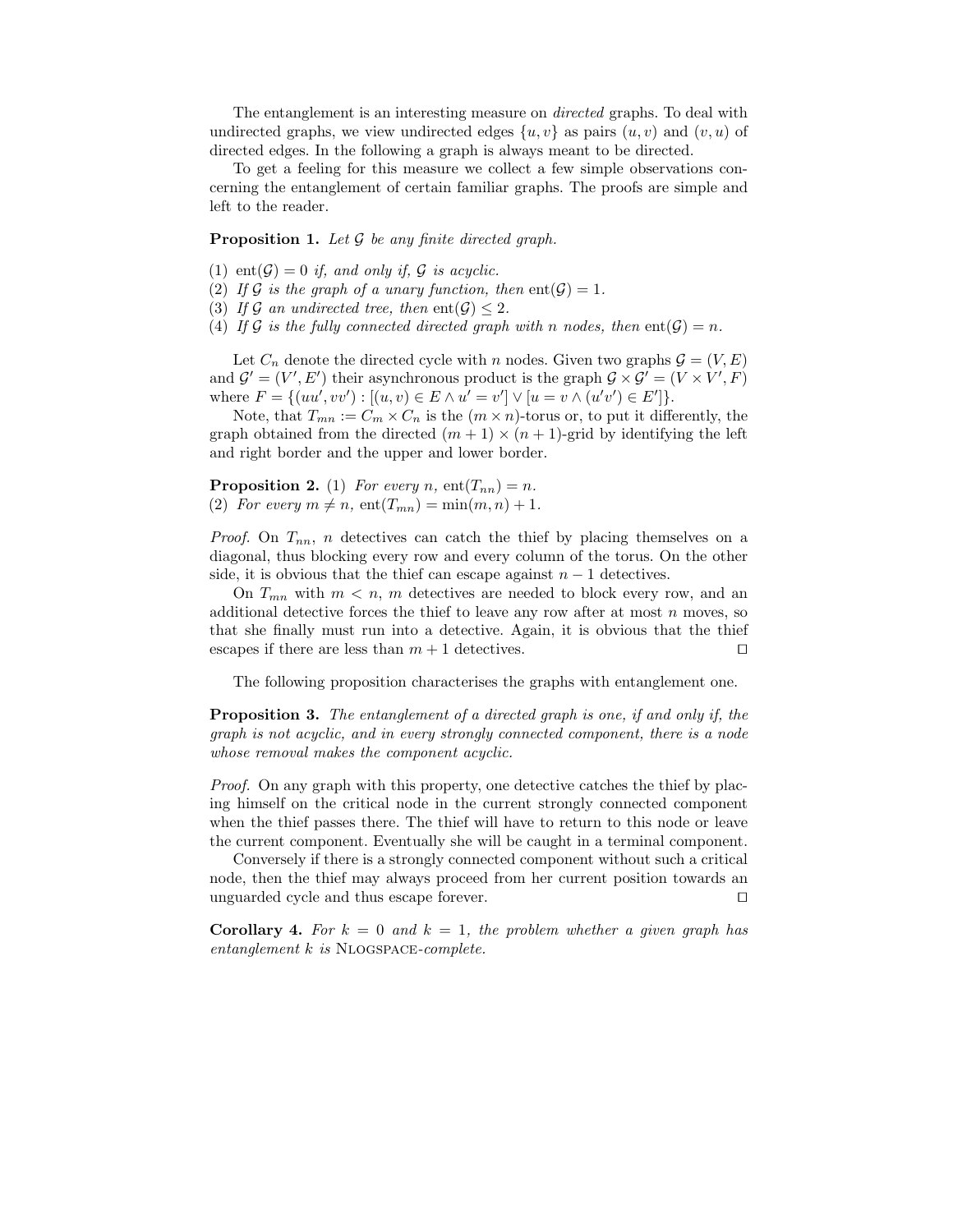To compute upper bounds on the entanglement of certain interesting graphs, we can use the following sufficient criterion for the existence of a winning strategy for k detectives. For any  $k \in \mathbb{N}$ , let  $[k] := \{0, \ldots, k-1\}.$ 

**Lemma 5.** Let  $\mathcal{G} = (V, E)$  be a finite directed graph such that, for some  $k \in \mathbb{N}$ , there exists a partial labelling  $i: V \to [k]$  under which every strongly connected subgraph  $C \subseteq G$  contains a vertex v whose label is unique in C, that is,  $i(v) \neq i(w)$ for all  $w \in \mathcal{C}$ . Then  $ent(\mathcal{G}) \leq k$ .

*Proof.* We may interpret the labelling  $i$  as a memoryless strategy for the detectives, indicating at every position v occurring in a play, that detective  $i(v)$  shall be posted there, or that no detective shall move if  $i(v)$  is undefined. Towards a contradiction, suppose that although the detectives move according to strat $egy i$ , the thief can escape, that is, she succeeds to form an infinite path without meeting any detective. Let  $C$  be the set of positions visited infinitely often by this path. Clearly, C induces in G a strongly connected subgraph. Let  $v \in C$  be a node whose label  $i(v)$  is unique in C. According to the strategy described by i, detective  $i(v)$  remains at v once the play has stabilised in C. But since the thief visits every position in  $\mathcal C$  infinitely often, she is caught at v.  $\Box$ 

**Proposition 6.** For every n, the undirected  $(n \times n)$ -grid has entanglement at most 3n.

*Proof.* Consider the labelling  $i : [n] \times [n] \rightarrow [3n]$  obtained by first assigning the values  $0, \ldots, n$  to the horizontal median of the grid, i.e.,  $i(\lfloor \frac{n}{2} \rfloor, j) := j$  for all  $j \in [n]$ . For the two  $\frac{n}{2} \times n$  grids obtained when removing the positions already labelled, we proceed independently and assign the values  $n, \ldots, n+\frac{n}{2}$  to their vertical medians, and so on, in step  $k$  applying the procedure to the still unlabelled domain consisting of  $2^k$  many  $\frac{n}{2^k} \times \frac{n}{2^k}$  disconnected grids. It is easy to verify that the labelling obtained this way satisfies the criterion of Lemma 5. ⊓⊔

# 2 Entanglement versus tree width

The definition of entanglement is reminiscent of robber and cops games introduced by Seymour and Thomas in [10] for characterising tree width, and Johnson, Robertson, Seymour, and Thomas [6] for directed tree width. However, entanglement is a quite different, and for some purposes more accurate, measure than tree width and directed tree width.

This becomes apparent on trees with back-edges which also play an important role in our analysis of the variable hierarchy of the modal  $\mu$ -calculus. It is easy to see that the directed tree width of any tree with back-edges is one. However, we will see that the entanglement of trees with back-edges can be arbitrarily large.

We now discuss the relationship between (undirected) tree width and entanglement. First, we observe that acyclic graphs (that have entanglement 0) can of course have arbitrary tree width. On the other hand we prove that the entanglement of a graph can be bounded by its tree width times the logarithm of its size.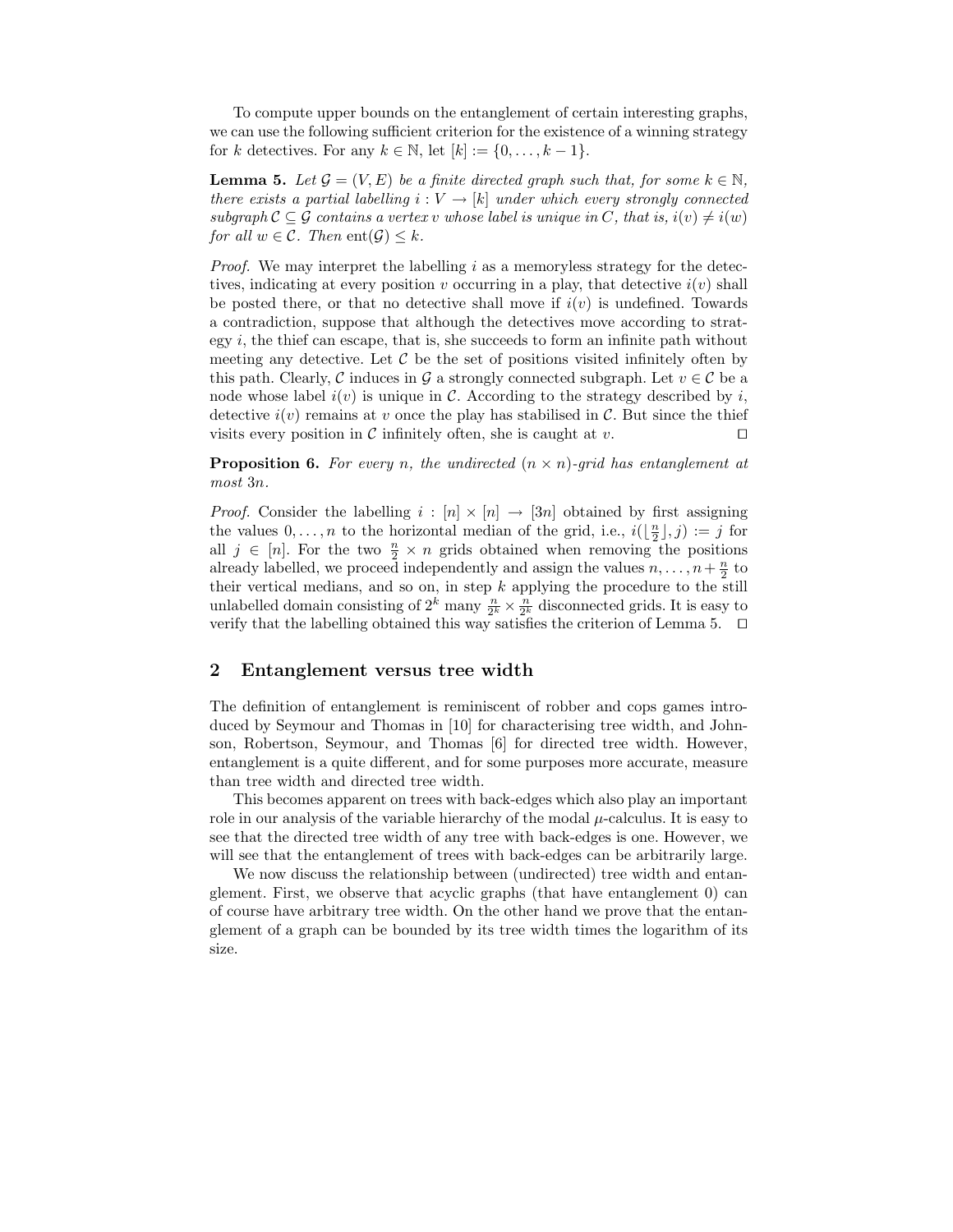**Proposition 7.** For any finite undirected graph  $\mathcal G$  of tree width k, we have that  $ent(\mathcal{G}) \leq (k+1) \cdot \log |G|.$ 

*Proof.* By definition, every graph  $\mathcal{G} = (V, E)$  of tree width k can be decomposed as a tree  $\mathcal T$  labelled with subsets of at most  $k+1$  elements of V, called blocks, such that (1) every edge  $\{u, v\} \in E$  is included in some block and (2) for any element  $v \in V$  the set of blocks containing v is connected.

In every subtree  $S$  of such a decomposition tree, there exists a node s, we may call it the *centre* of S, which balances  $S$  in the sense that the subtree rooted at s and its complement carry almost the same number of vertices (differences up to k are admissible). Consider now the following memoryless detective strategy. First, all vertices in the centre s of the decomposition tree receive indices  $0, \ldots, k$ . Then, we repeat the process independently for the two subtrees (i.e., the one rooted in s and its complement) and assign to the vertices in their respective centres indices from  $k+1, \ldots, 2k+2$ . The process ends when all vertices of G are labelled. In this way, at most  $(k + 1)$  log |V| detective indices are assigned. Since the blocks of a tree decomposition separate the graph, every strongly connected subgraph of  $\mathcal G$ will contain at least one unique label. This shows that the constructed labelling indeed represents a memoryless strategy for at most  $(k+1)$  log |V | detectives. □

However, bounded tree width does not imply bounded entanglement.

Proposition 8. There exist graphs with tree width two that have arbitrarily large entanglement.

*Proof.* Let  $\mathcal{T}_k^{\downarrow}$  be the full binary tree of depth k with edges oriented downwards, and let  $\mathcal{T}_k^{\uparrow}$  be the same tree with edges oriented upwards. Every node  $v^{\downarrow} \in \mathcal{T}_k^{\downarrow}$ has a *double*  $v^{\uparrow} \in \mathcal{T}_k^{\uparrow}$ , and vice versa. The graph  $G(2, k)$  is constructed by taking the union  $\mathcal{T}_k^{\downarrow} \cup \mathcal{T}_k^{\uparrow}$ , adding edges from each leaf to its double (in both directions), and adding the edges  $(u^{\dagger}, v^{\dagger})$  for each edge  $(u^{\dagger}, v^{\dagger})$  of  $\mathcal{T}_k^{\dagger}$ . It is easy to see that  $G(2, k)$  has tree width 2.

We claim that  $ent(G(2, k)) > k$ . To prove this we describe a strategy by which the thief escapes against k detectives. We call a path in  $G(2, k)$  free if all nodes on the path and all their doubles are unguarded by the detectives. We say that a node is blocked if both the node and its double are guarded. The thief moves according to the following strategy: at a leaf  $w^{\uparrow}$ , she selects an ancestor  $u^{\downarrow}$  of  $w^{\downarrow}$  from which there is a free path to a leaf  $v^{\downarrow}$ . She goes to  $v^{\downarrow}$  by moving upwards through  $\mathcal{T}_k^{\uparrow}$ , stepping over to  $u^{\downarrow}$  and moving downwards through  $\mathcal{T}_k^{\downarrow}$ . Finally she steps over to  $v^{\uparrow}$ .

With this strategy, the thief is never below a blocked node. A leaf has (including itself)  $k+1$  ancestors in  $\mathcal{T}_k^{\downarrow}$ , so there is always an ancestor with a free path to a leaf. Thus, the thief can maintain this strategy and escape forever. ⊓⊔

## 3 Trees with back-edges and partial unravellings

Let  $\mathcal{T} = (V, E)$  be a directed tree. We write  $\preceq_E$  for the associated partial order on T. Note that  $\preceq_E$  is just the reflexive transitive closure of E.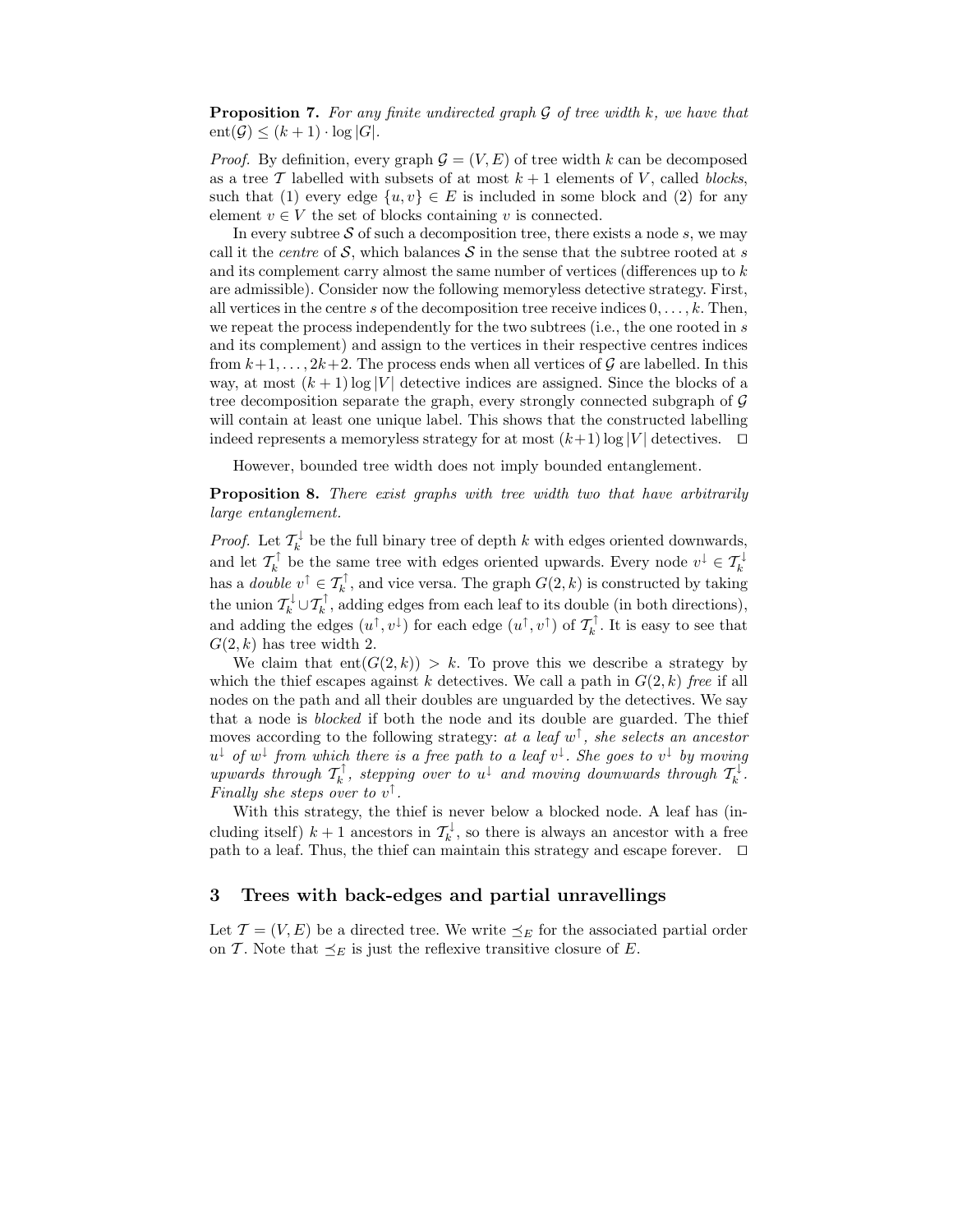**Definition 9.** A directed graph  $\mathcal{T} = (V, F)$  is a tree with back-edges if there is a partition  $F = E \cup B$  of the edges into tree-edges and back-edges such that  $(V, E)$  is indeed a directed tree, and whenever  $(u, v) \in B$ , then  $v \preceq_E u$ .

The following observation shows that, up to the choice of the root, the decomposition into tree-edges and back-edges is unique.

**Lemma 10.** Let  $\mathcal{T} = (V, F)$  be a tree with back-edges and  $v \in V$ . Then there exists at most one decomposition  $F = E \cup B$  into tree-edges and back-edges such that  $(V, E)$  is a tree with root v.

**Definition 11.** Let  $\mathcal{T} = (V, F)$  be a tree with back-edges, with decomposition  $F = E \cup B$  into tree-edges and back-edges. The *feedback* of a node v of T is the number of ancestors of v that are reachable by a back-edge from a descendant of v. The feedback of T, denoted  $\text{fb}(T)$  is the maximal feedback of nodes on  $\mathcal{G}$ . More formally,

$$
\text{fb}(T) = \max_{v \in V} |\{u \in V : \exists w (u \preceq_E v \preceq_E w \land (w, u) \in B)\}|.
$$

We call a back edge  $(w, u)$ , and likewise its target u, active at a node v in T, if  $u \preceq_E v \preceq_E w$ .

Note that the feedback of  $\mathcal T$  may depend on how the edges are decomposed into tree-edges and back-edges, i.e. on the choice of the root. Consider, for instance the following graph  $C_3^+$  (the cycle  $C_3$  with an additional self-loop on one of its nodes). Clearly, for every choice of the root,  $C_3^+$  is a tree with two backedges. If the node with the self-loop is taken as the root, then the feedback is 1, otherwise it is 2.

**Lemma 12.** Let  $\mathcal{T} = (V, E, B)$  be a tree with back-edges of feedback k. Then there exists a partial labelling  $i: V \mapsto \{0, \ldots, k-1\}$  assigning to every target  $u$  of a back edge an index  $i(u)$  in such a way that no two nodes  $u, u'$  that are active at the same node v have the same index.

Proof. The values of this labelling are set while traversing the tree in breadthfirst order. Notice that every node u with an incoming back-edge is active at itself. As T has feedback k, there can be at most  $k-1$  other nodes active at u. All of these are ancestors of u, hence their index is already defined. There is at least one index which we can assign to u so that no conflict with the other currently active nodes arises.

Lemma 13. The entanglement of a tree with back-edges is at most its feedback:  $ent(\mathcal{T}) \leq fb(\mathcal{T}).$ 

*Proof.* Suppose that  $f(x) = k$ . By Lemma 12 there is a labelling i of the targets of the back-edges in T by numbers  $0, \ldots, k-1$  assigning different values to any two nodes  $u, u'$  that are active at the same node  $v$ . This labelling induces the following strategy for the  $k$  detectives: at every node  $v$  reached by the thief, send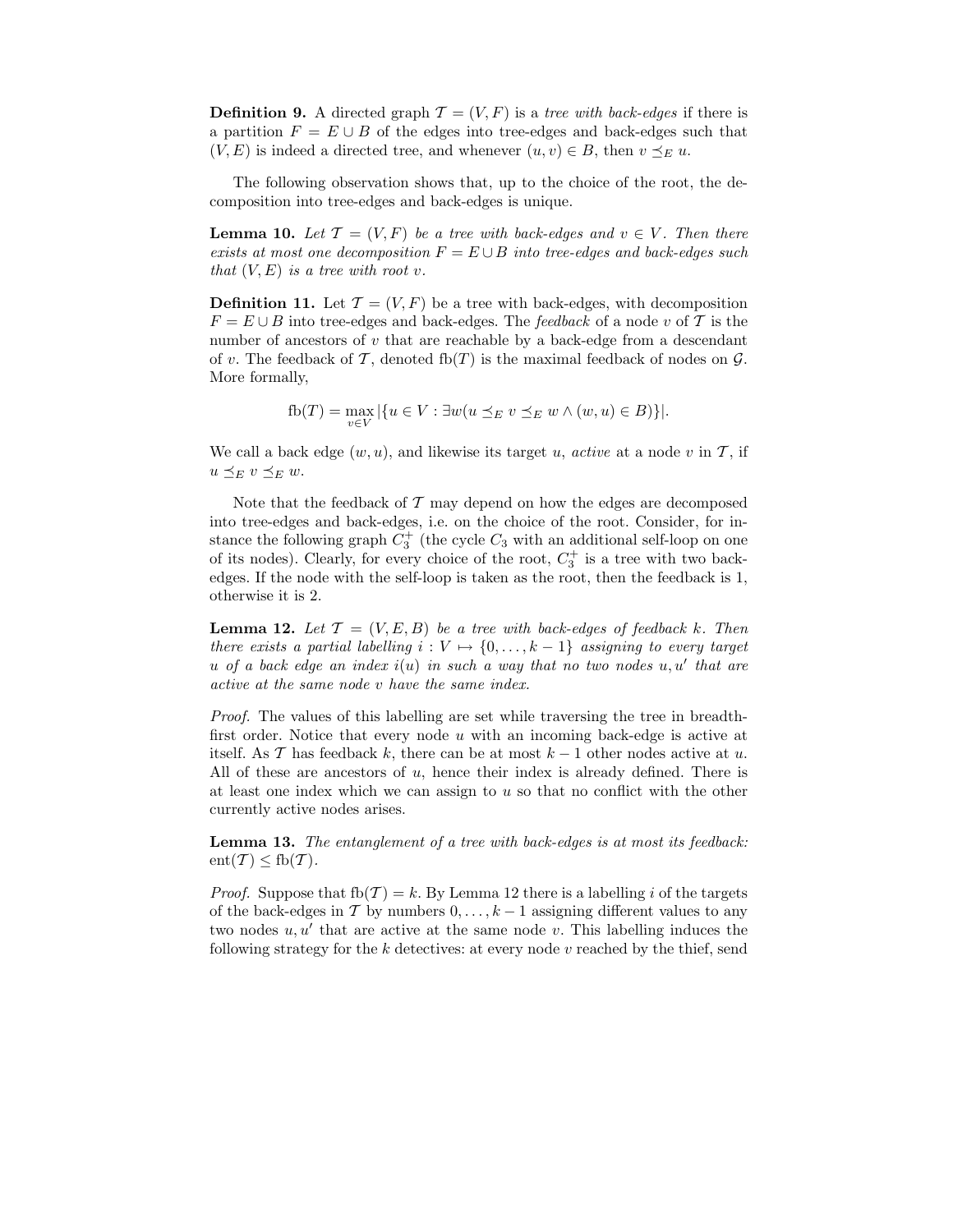detective number  $i(v)$  to that position or, if the value is undefined, do nothing. By induction over the stages of the play, we can now show that this strategy maintains the following invariant: at every node v occurring in a play on  $\mathcal{T}$ , all active nodes  $u \neq v$  are occupied and, if the current node is itself active, a detective is on the way. To see this, let us trace the evolution of the set  $Z \subseteq T$ of nodes occupied by a detective. In the beginning of the play, Z is empty. A node v can be included into  $Z$  if it is visited by the thief and active with regard to itself. At this point, our strategy appoints detective  $i(v)$  to move to v. Since, by construction of the labelling, the designated detective  $i(v)$  must come from a currently inactive position and, hence, all currently active positions except  $v$ remain in Z. But if every node which becomes active is added to Z and no active node is ever given up, the thief can never move along a back edge, so that after a finite number of steps she reaches a leaf of the tree and loses. But this means that we have a winning strategy for k detectives, hence ent $(T) \leq k$ . □

Note however, that the entanglement of a tree with back-edges can be much smaller than its feedback. A simple example are paths with back-edges: let  $P_n =$  $({0, \ldots, n-1}, E_n, B_n)$  be the path with n nodes and all possible back-edges, i.e.,  $E_n = \{(i, i+1) : i < n-1\}$  and  $B_n = \{(i, j) : i \ge j\}$ . Obviously,  $fb(P_n) = n$ , but two detectives suffice to catch the thief on  $P_n$ .

It is well-known that every graph  $\mathcal G$  can be unravelled from any node  $v$  to a tree  $T_{G,v}$  whose nodes are the paths in G from v. Clearly  $T_{G,v}$  is infinite unless G is finite and no cycle in  $G$  is reachable from v. A *finite unravelling* of a (finite)  $graph G$  is defined in a similar way, but rather than an infinite tree, it produces a finite tree with back-edges. To construct a finite unravelling we proceed as in the usual unravelling process with the following modification: whenever we have a path  $v_0v_1 \ldots v_n$  in G with corresponding node  $\overline{v} = v_0v_1 \ldots v_n$  in the unravelling, and a successor w of  $v_n$  that coincides with  $v_i$  (for any  $i \leq n$ ), then we may, instead of creating the new node  $\overline{v}w$  (with a tree-edge from  $\overline{v}$  to  $\overline{v}w$ ) put a backedge from  $\overline{v}$  to its ancestor  $v_0 \dots v_i$ . Clearly this process is nondeterministic. In this way, any finite graph can be unravelled, in many different ways, to a finite tree with back-edges.

Observe that different finite unravellings of a graph may have different feedback and different entanglement. Clearly the entanglement of a graph is bounded by the entanglement of its finite unravellings. Indeed a winning strategy for  $k$  detectives on a finite unravelling of  $\mathcal G$  immediately translates to a winning strategy on G.

Proposition 14. The entanglement of a graph is the minimal feedback (and the minimal entanglement) of its finite unravellings:

> $ent(G) = min{fb(T) : T \text{ is a finite unravelling of } G}$  $=\min\{\text{ent}(\mathcal{T}): \mathcal{T} \text{ is a finite unravelling of } \mathcal{G}\}.$

*Proof.* For any finite unravelling T of a graph G, we have  $ent(G) \le ent(T) \le$ fb(T). It remains to show that for any graph  $G$  there exists some finite unravelling T with  $\text{fb}(\mathcal{T}) \leq \text{ent}(\mathcal{G})$ .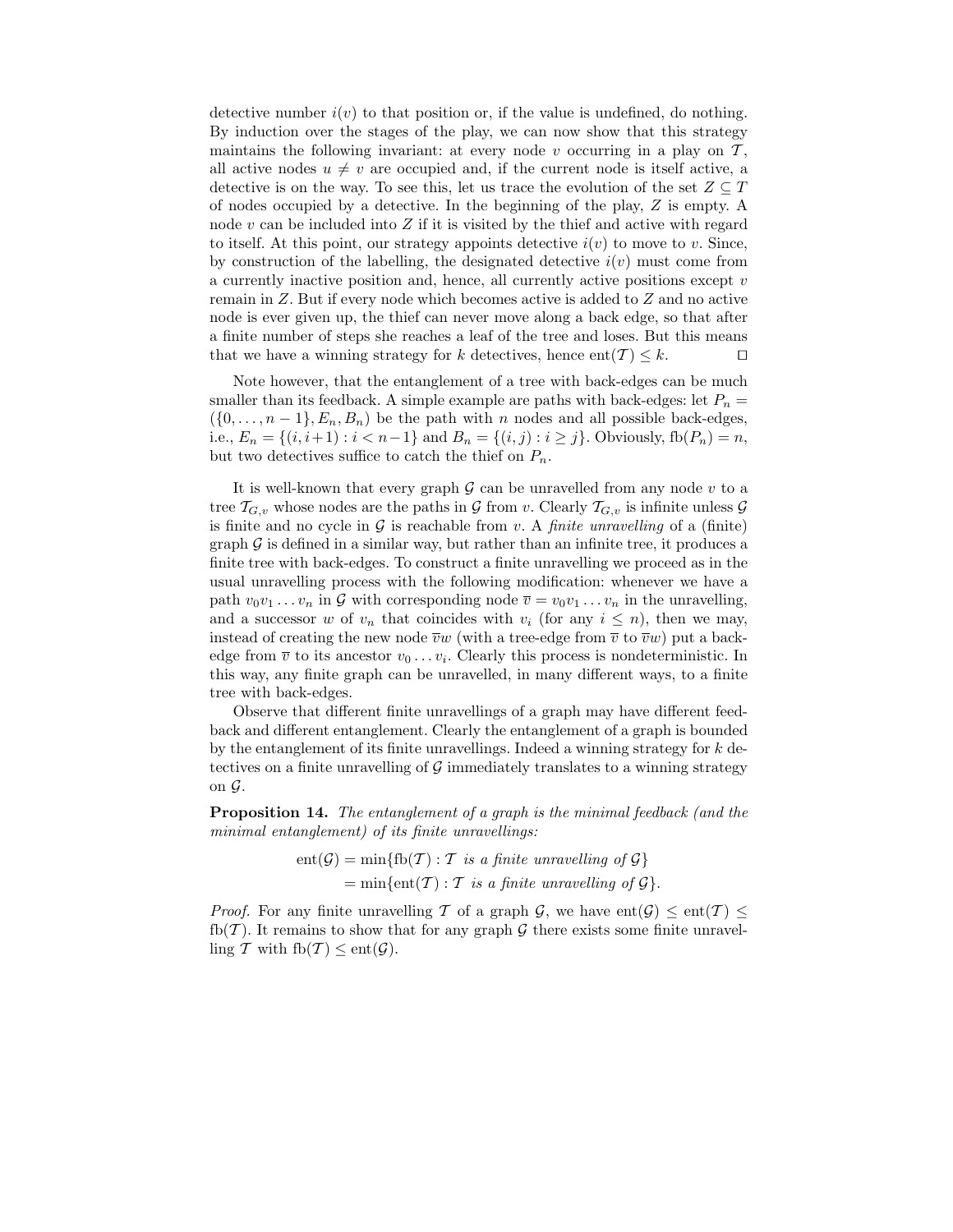To prove this, we view winning strategies for the detectives as descriptions of finite unravellings. A strategy for k detectives tells us, for any finite path  $\pi v$  of the thief whether a detective should be posted at the current node  $v$ , and if so, which one. Such a strategy can be represented by a partial function  $g$  mapping finite paths in G to  $\{0, \ldots, k-1\}$ . On the other hand, during the process of unravelling a graph to a (finite) tree with back edges, we need to decide, for every successor v of the current node, whether to create a new copy of v or to return to a previously visited one, if any is available. To put this notion on a formal ground, we define an *unravelling function* for a rooted graph  $\mathcal{G}, v_0$ as a partial function  $\rho$  between finite paths from  $v_0$  through  $\mathcal{G}$ , mapping any path  $v_0, \ldots, v_{r-1}, v_r$  in its domain to a strict prefix  $v_0, v_1, \cdots, v_{i-1}$  such that  $v_{j-1} = v_r$ . Such a function gives rise to an unravelling of G in the following way: we start at the root and follow finite paths through  $G$ . Whenever the current path  $\pi$  can be prolonged by a position v and the value of  $\rho$  at  $\pi v$  is undefined, a fresh copy of v corresponding to  $\pi w$  is created as a successor of  $\pi$ . In particular, this always happens if v was not yet visited. Otherwise, if  $\rho(\pi v)$  is defined, then the current path  $\pi$  is bent back to its prefix  $\rho(\pi)$  which also corresponds to a copy of v. Formally, the unravelling of G driven by  $\rho$  is the tree with back edges  $T$  defined as follows:

- the domain of  $T$  is the smallest set  $T$  which contains  $v_0$  and for each path  $\pi \in T$ , it also contains all prolongations  $\pi v$  in G at which  $\rho$  is undefined;
- the tree-edge partition is

$$
E^T := \{ (v_0, \ldots, v_{r-1}, v_0, \ldots, v_{r-1}, v_r) \in T \times T \mid (v_{r-1}, v_r) \in E^{\mathcal{G}} \};
$$

– for all paths  $\pi := v_0, \ldots, v_{r-1} \in T$  where  $ρ(πv)$  is defined, the back-relation  $B<sup>T</sup>$  contains the pair  $(\pi, \rho(\pi v))$  if  $(v_{r-1}, v) \in E<sup>G</sup>$ .

We are now ready to prove that every winning strategy  $g$  for the  $k$  detectives on  $\mathcal{G}, v_0$  corresponds to an unravelling function  $\rho$  for  $\mathcal{G}, v_0$  that controls a finite unravelling with feedback k.

Note that the strategy g gives rise to a k-tuple  $(g_0, \ldots, g_{k-1})$  of functions mapping every initial segment  $\pi$  of a possible play according to g to a k-tuple  $(g_0(\pi), \ldots, g_{k-1}(\pi))$  where each  $g_i(\pi)$  is a prefix of  $\pi$  recording the state of the play (i.e., the current path of the thief) at the last move of detective i.

Now, for every path  $\pi$  and possible prolongation by v, we check whether, after playing  $\pi$ , there is any detective posted at v. If this is the case, i.e, when, for some *i*, the end node of  $g_i(\pi)$  is v, we set  $\rho(\pi v) := \pi_i$ . Otherwise we leave the value of  $\rho$  undefined at  $\pi, v$ . It is not hard to check that, if g is a winning strategy for the detectives, the associated unravelling is finite and has feedback  $k$ . □

## 4 Descriptive complexity

The modal  $\mu$ -calculus  $L_{\mu}$  introduced by Kozen [8] is a highly expressive formalism which extends basic modal logic with monadic variables and binds them to extremal fixed points of definable operators.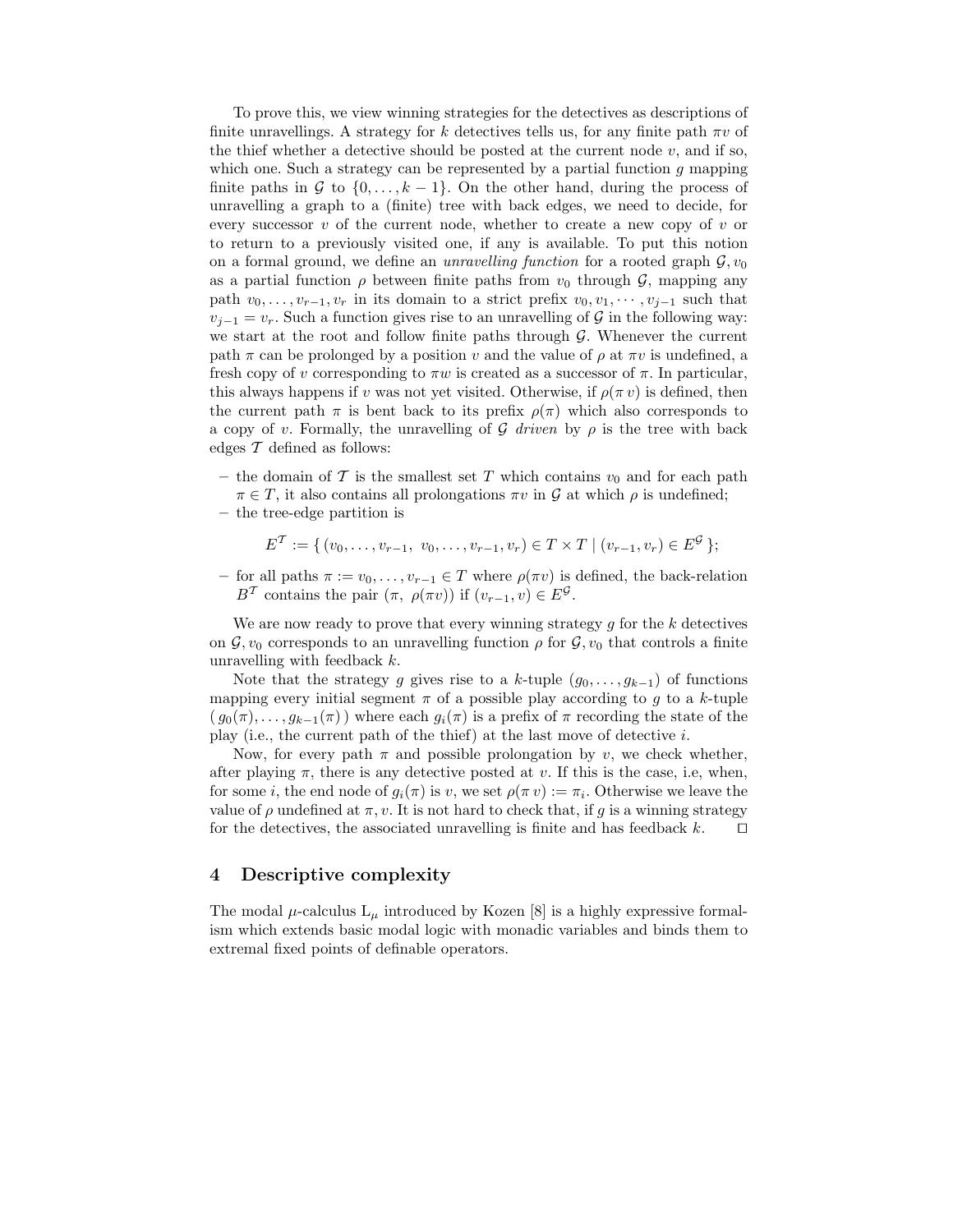Syntax. For a set act of actions, a set prop of atomic propositions, and a set VAR of monadic variables, the formulae of  $L<sub>\mu</sub>$  are defined by the grammar

 $\varphi ::=$  false | true  $|p| \neg p | X | \varphi \vee \varphi | \varphi \wedge \varphi | \langle a \rangle \varphi | [a] \varphi | \mu X. \varphi | \nu X. \varphi$ 

where  $p \in \text{PROP}, a \in \text{ACT}, \text{ and } X \in \text{VAR}.$  An  $L_{\mu}$ -formula in which no universal modality  $[a]\varphi$  occurs is called *existential*.

The number of variables occurring in a formula provides a relevant measure of its conceptual complexity. For any  $k \in \mathbb{N}$ , the k-variable fragment  $L_{\mu}[k]$  of the  $\mu$ -calculus is the set of formulae  $\psi \in L_{\mu}$  that contain at most k distinct variables.

Semantics. Formulae of  $L_{\mu}$  are interpreted on transition systems, or Kripke structures. Formally, a transition system  $\mathcal{K} = (V, (E_a)_{a \in \text{ACT}}, (V_p)_{p \in \text{PROP}})$  is a coloured graph with edges labelled by action and vertices labelled by atomic propositions. Given a sentence  $\psi$  and a structure K with state v, we write  $\mathcal{K}, v \models$  $\psi$  to denote that  $\psi$  holds in K at state v. The set of states  $v \in K$  such that  $\mathcal{K}, v \models \psi$  is denoted by  $[\![\psi]\!]^{\mathcal{K}}$ .

Here, we only define  $[\![\psi]\!]^{\mathcal{K}}$  for fixed-point formulae  $\psi$ . Towards this, note that a formula  $\psi(X)$  with a monadic variable X defines on every transition structure  $K$  (providing interpretations for all free variables other than  $X$  occurring in  $\psi$ ) an operator  $\psi^{\mathcal{K}} : \mathcal{P}(K) \to \mathcal{P}(K)$  assigning to every set  $X \subseteq K$  the set  $\psi^{\mathcal{K}}(X) := \llbracket \psi \rrbracket^{\mathcal{K},X} = \{ v \in K : (\mathcal{K},X), v \models \psi \}.$  As X occurs only positively in  $\psi$ , the operator  $\psi^{\mathcal{K}}$  is *monotone* for every  $\mathcal{K}$ , and therefore, by a well-known theorem due to Knaster and Tarski, has a least fixed point  $\text{Ifp}(\psi^{\mathcal{K}})$  and a greatest fixed point gfp $(\psi^{\mathcal{K}})$ . Now we put

$$
[\![\mu X.\psi]\!]^{\mathcal{K}} := \text{lfp}(\psi^{\mathcal{K}}) \text{ and } [\![\nu X.\psi]\!]^{\mathcal{K}} := \text{gfp}(\psi^{\mathcal{K}}).
$$

As a modal logic, the  $\mu$ -calculus distinguishes between transitions structures only up to behavioural equivalence, captured by the notion of bisimulation.

**Definition 15.** A *bisimulation* between two transition structures  $\mathcal{K}$  and  $\mathcal{K}'$  is a simulation Z from K to K' so that the inverse relation  $Z^{-1}$  is a simulation from  $K'$  to  $K$ . Two transition structures  $K, u$  and  $K', u'$  are *bisimilar*, denoted  $\mathcal{K}, u \sim \mathcal{K}', u'$ , if there is a bisimulation Z between them, with  $(u, u') \in Z$ .

An important model-theoretic feature of modal logics is the tree model property meaning that every satisfiable formula is satisfiable in a tree. This is a straightforward consequence of bisimulation invariance, since  $K, u$  is bisimilar to its infinite unravelling, i.e., a tree whose nodes correspond to the finite paths in K, u. Every such path  $\pi$  inherits the atomic propositions of its last node v; for every node w reachable from v in K via an a transition,  $\pi$  is connected to its prolongation by w via an a-transition. Notice that in terms of our notion of unravelling defined in the proof of Proposition 14, the infinite unravelling of a system is just the unravelling driven by a function defined nowhere.

The entanglement of a transition system  $\mathcal{K} = (V, (E_a)_{a \in \text{ACT}}, (V_p)_{p \in \text{PROP}})$  is the entanglement of the underlying graph  $(V, E)$  where  $E = \bigcup_{a \in \text{ACT}} E_a$ . We now show that every transition structure of entanglement  $k$  can be described, up to bisimulation, in the  $\mu$ -calculus using only k fixed-point variables.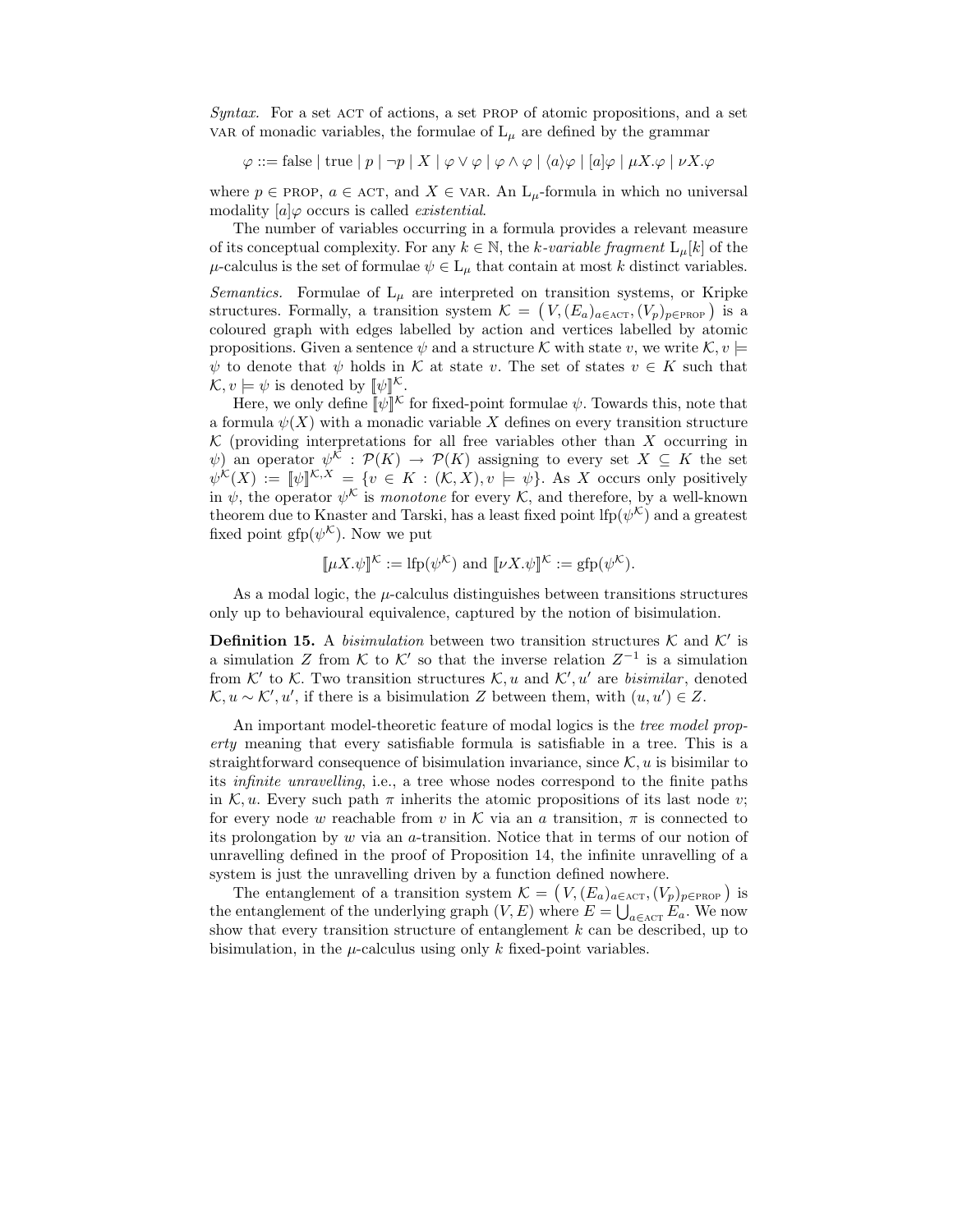**Proposition 16.** Let K be a finite transition system with  $ent(K) = k$ . For any node v of K, there is a formula  $\psi_v \in L_{\mu}[k]$  such that

$$
\mathcal{K}', v' \models \psi_v \Leftrightarrow \mathcal{K}', v' \sim \mathcal{K}, v.
$$

*Proof.* According to Proposition 14, the system  $K$  can be unravelled from any node  $v_0$  to a finite tree T with back-edges, with root  $v_0$  and feedback k. Clearly  $\mathcal{T}, v_0 \sim \mathcal{K}, v_0$ . Hence, it is sufficient to prove the proposition for  $\mathcal{T}, v_0$ . For every action  $a \in \text{ACT}$ , the transitions in T are partitioned into tree-edges and backedges  $E_a \cup B_a$ .

Let  $i : \mathcal{T} \mapsto \{0, \ldots, k-1\}$  be the partial labelling of  $\mathcal{T}$  defined in Lemma 12. At hand with this labelling, we construct a sequence of formulae  $(\psi_v)_{v \in T}$  over fixed-point variables  $X_0, \ldots, X_{k-1}$  while traversing the nodes of T in reverse breadth-first order.

The atomic type of any node  $v$  is described by the formula

$$
\alpha_v:=\bigwedge_{\stackrel{p\in\text{PROP}}{v\in V_p}}p\;\wedge\bigwedge_{\stackrel{p\in\text{PROP}}{v\not\in V_p}}\neg p.
$$

To describe the relationship of  $v$  with its successors, let

$$
\varphi_v := \alpha_v \wedge \bigwedge_{a \in \text{ACT}} \Big( \bigwedge_{(v,w) \in E_a} \langle a \rangle \psi_w \wedge \bigwedge_{(v,w) \in B_a} \langle a \rangle X_{i(w)}
$$

$$
\wedge [a] \Big( \bigvee_{(v,w) \in E_a} \psi_w \vee \bigvee_{(v,w) \in B_a} X_{i(w)} \Big) \Big).
$$

If v has an incoming back-edge, we set  $\psi_v := \nu X_{i(v)}$ .  $\varphi_v$ , if this is not the case we set  $\psi_v := \varphi_v$ . Note that since we proceed from the leaves of T to the root, this process is well-defined, and that in  $\psi_v$  the variables  $X_{i(u)}$  occur free, for any node  $u \neq v$  that is active at v. In particular the formula  $\psi_{v_0}$ , corresponding to the root of  $\mathcal T$ , is closed.

It remains to prove that  $\mathcal{K}', v' \models \psi_{v_0} \Leftrightarrow \mathcal{K}', v' \sim \mathcal{T}, v_0$ . We first show that  $\mathcal{T}, v_0 \models \psi_{v_0}$ , and hence  $\mathcal{K}', v' \models \psi_{v_0}$  for any  $\mathcal{K}', v' \sim \mathcal{T}, v_0$ . To see this we prove that Verifier has a winning strategy for the associated model checking game.

Note that, since  $\psi_{v_0}$  has only greatest fixed points, any infinite play of the model checking game is won by Verifier. It thus suffices to show that from any position of form  $(v, \varphi_v)$ , Verifier has a strategy to make sure that the play proceeds to a next position of form  $(w, \varphi_w)$ , unless Falsifier moves to position  $(v, \alpha_v)$ and then loses in the next move. But by the construction of the formula, it is obvious that Verifier can play so that any position at which she has to move has one of the following three types:

- (1)  $(v, \langle a \rangle \psi_w)$ , where  $(v, w) \in E_a$ . In this case, Verifier moves to position  $(w, \psi_w)$ .
- (2)  $(v, \langle a \rangle X_{i(w)})$ , where  $(v, w) \in B_a$ . In this case Verifier moves to  $(w, X_{i(w)})$ .
- (3)  $(w, \bigvee_{(v,w)\in E_a} \psi_w \vee \bigvee_{(v,w)\in B_a} X_{i(w)})$  where  $w \in vE_a \cup vB_a$ . In this case, Verifier selects the appropriate disjunct and moves to either  $(w, \psi_w)$  or  $(w, X_{i(w)})$ .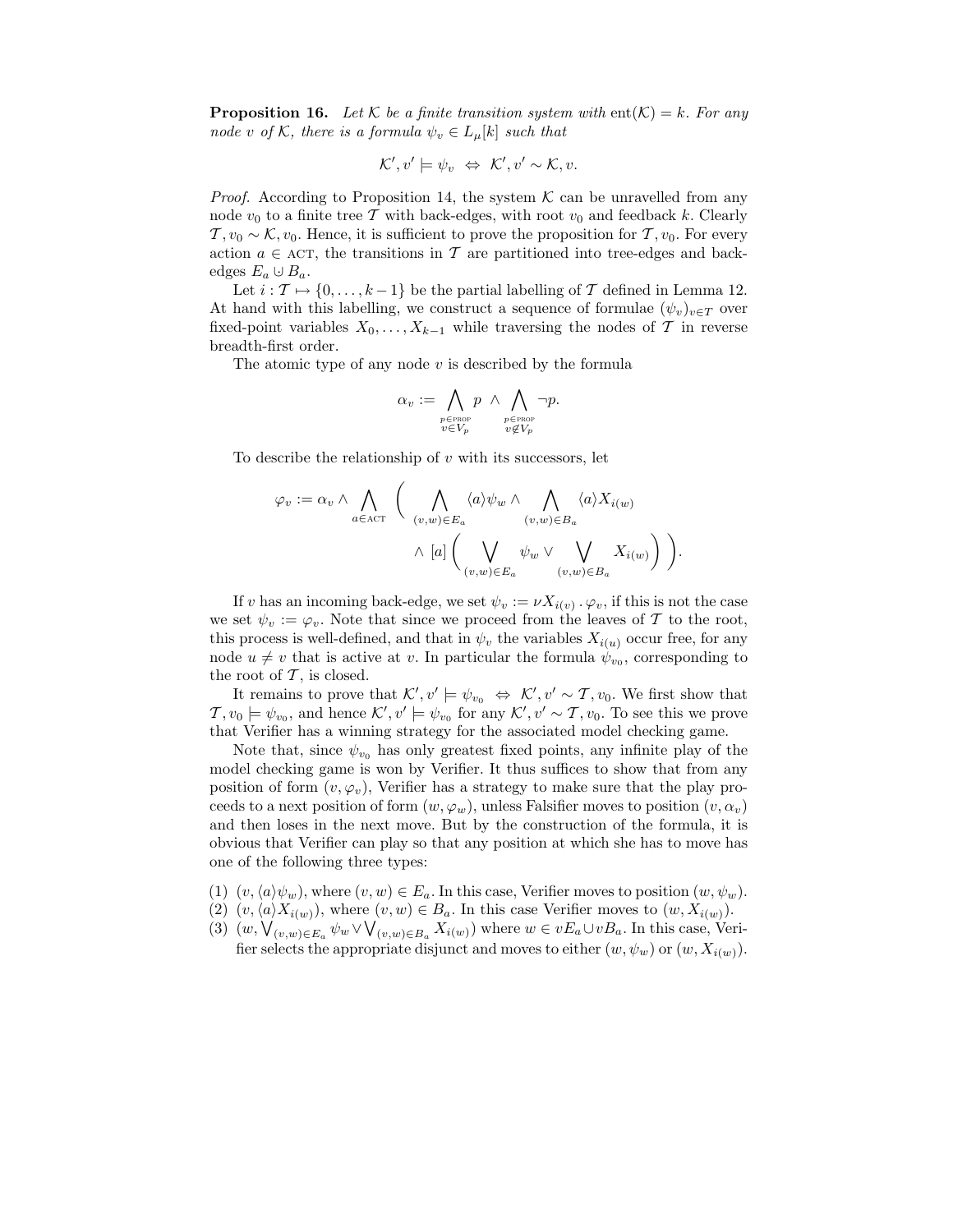In all cases the play will proceed to  $(w, \varphi_w)$ . Hence, Falsifier can force a play to be finite only by moving to a position  $(v, \alpha_v)$ . Otherwise the resulting play is infinite and thus also won by Verifier.

For the converse, suppose that  $\mathcal{K}'$ ,  $v' \nsim \mathcal{T}$ ,  $v_0$ . Since  $\mathcal{T}$  is finite, the nonbisimilarity it witnessed by a finite stage. That is, there is a basic modal formula separating  $K'$ , v' from  $\mathcal{T}, v_0$ , and Falsifier can force the model checking game for  $\psi_{v_0}$  on K', v' in finitely many moves to a position of form  $(w', \alpha_w)$  such that w and w' have distinct atomic types. This proves that  $\mathcal{K}'$ ,  $v' \not\models \psi_{v_0}$  $□$ 

As the entanglement of a transition system regards only the underlying graph, one can easily find examples of high entanglement that can be described with very few variables. For instance, in a transition structure over a strongly connected finite graph with no atomic propositions and only a single action a, all states are bisimilar, and can be described by  $\nu X.(\langle a \rangle X \wedge [a]X)$ , regardless of the entanglement of the underlying graph. Nevertheless, the following theorem establishes a strong relationship between the notion of entanglement and the descriptive complexity of  $L_{\mu}$ .

**Theorem 17** ([2]). Every strongly connected graph of entanglement  $k$  can be labelled in such a way that no  $\mu$ -calculus formula with less than k variables can describe the resulting transition structure, up to simulation.

This theorem, which generalises a result of [3], provides the witnesses for the expressive strictness of the  $\mu$ -calculus variable hierarchy proved in [4].

## 5 Computational complexity

An intriguing open problem related to the  $\mu$ -calculus regards the computational complexity of its evaluation problem: Given a formula  $\psi$  and a finite transition structure  $\mathcal{K}, v$ , decide whether  $\psi$  holds in  $\mathcal{K}, v$ . Equivalently, this problem can be phrased in terms of *parity games*, the natural evaluation games for  $L_{\mu}$  [11].

Parity games are path-forming games played between two players on labelled graphs  $\mathcal{G} = (V, V_0, E, \Omega)$  equipped with a *priority* labelling  $\Omega : V \to \mathbb{N}$ . All plays start from a given initial node  $v_0$ . At every node  $v \in V_0$ , the first player, called Player 0, can move to a successor  $w \in vE$ ; at positions  $v \in V_1 := V \setminus V_0$ , his opponent Player 1 moves. Once a player gets stuck, he loses. If the play goes on infinitely, the winner is determined by looking at the sequence  $\Omega(v_0), \Omega(v_1), \ldots$ of priorities seen during the play. In case the least priority appearing infinitely often in this sequence is even, Player 0 wins the play, otherwise Player 1 wins.

A memoryless strategy for Player i in a parity game G is a function  $\sigma$  that indicates a successor  $\sigma(v) \in vE$  for every position  $v \in V_i$ . A strategy for a player is winning, if he wins every play starting in which he moves according to this strategy. The Memoryless Determinacy Theorem of Emerson and Jutla states that parity games are always determined with memoryless strategies.

Theorem 18 (Memoryless Determinacy, [5]). In any parity game, one of the players has a memoryless winning strategy.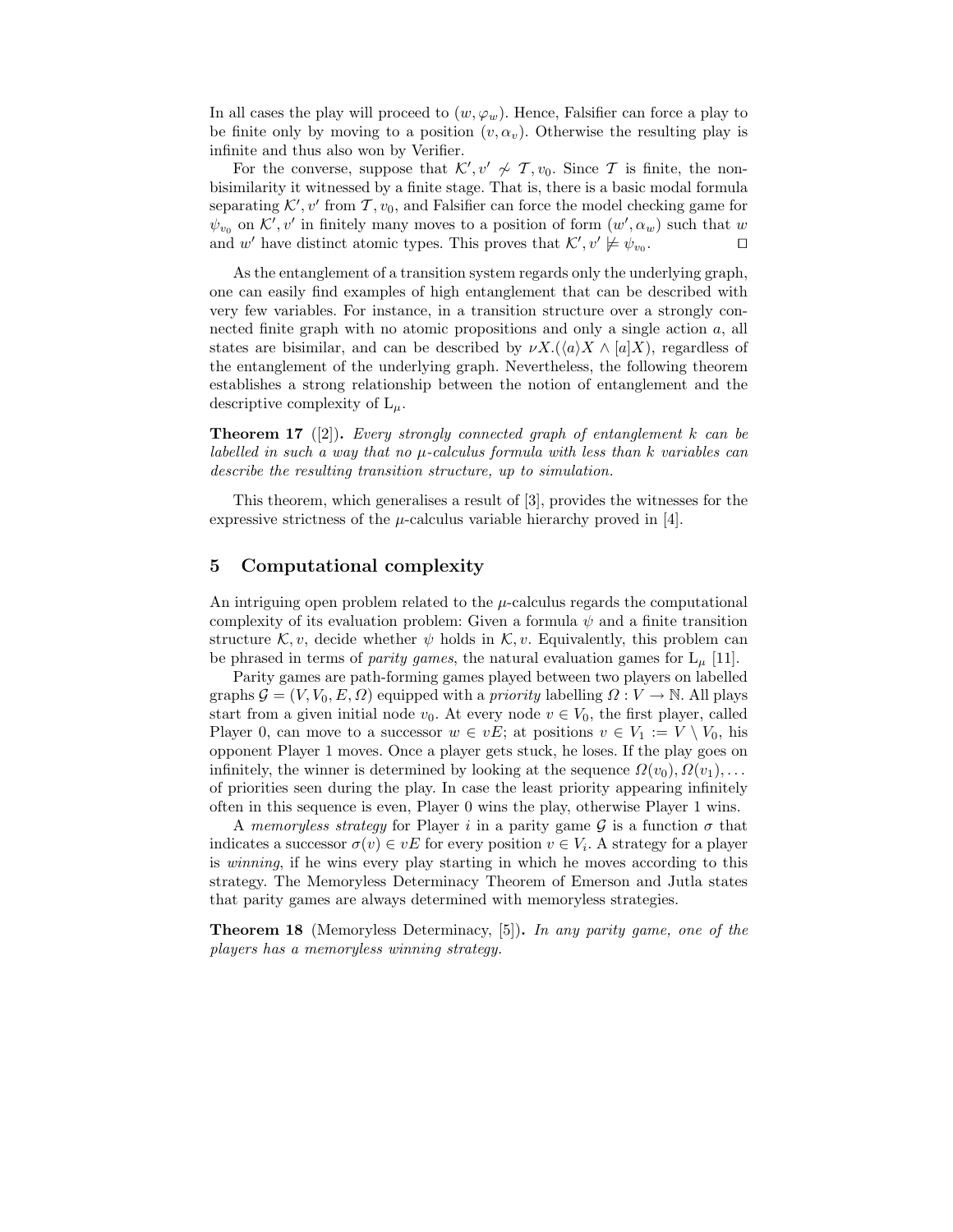Any memoryless strategy  $\sigma$  induces a subgraph  $\mathcal{G}_{\sigma}$  of the original game graph. If  $\sigma$  is a winning strategy for a player, he wins every play on  $\mathcal{G}_{\sigma}$ . Since these subgames are small objects and it can be checked efficiently whether a player wins every play on a given graph, the winner of a finite parity game can be determined in NP ∩ co-NP. In general, the best known deterministic algorithms to decide the winner of a parity game have running times that are polynomial with respect to the size of the game graph, but exponential with respect to the number of different priorities occurring in the game [7]. However, for game graphs of bounded tree width, Obdrzalek has showed in [9], that the problem can be solved in polynomial time with respect to the the size of the graph, independently of the number of priorities.

In the remainder of this paper we will show that the entanglement of a parity game graph is a pivotal parameter for its computational complexity. To maintain the relationship between games and algorithms conceptually close, we base our analysis on alternating machines (for a comprehensive introduction, see e.g. [1]).

#### 5.1 Alternating cycle detection

Many algorithmic issues in graph theory are related to the problem of cycle detection, typically, to determine whether a given graph contains a cycle satisfying certain properties. When alternation comes into play, that is, when we consider paths formed interactively, the questions become particularly interesting but often rather complex, too. In this framework, we will study the entanglement of a graph as a measure of how much memory is needed to determine whether a path formed on-the-fly enters a cycle.

As a basis for later development, let us first consider a procedure for deciding whether  $k$  detectives are sufficient to capture the thief on a given graph. The following algorithm represents a straightforward implementation of the game as an alternating algorithm, where the role of the thief is played by the existential player while the detectives are controlled by the universal player.

```
procedure Entanglement(\mathcal{G}, v_0, k)input graph \mathcal{G} = (V, E), initial position v_0, candidate k \leq |V|// accept iff ent(G, v_0) \leq kv := v_0, (d_i)_{i \in [k]} := \perp;\frac{1}{2} current position of thief and detectives
do
  existentially guess i \in [k] \cup \{pass\} // appoint detective i or pass
  if i \neq pass then d_i := v // guard current node
  if vE \setminus \{d_i : i \in [k]\} = \emptyset then accept
  else universally choose v \in vE;
repeat
```
Since this algorithm requires space only to store the current positions of the thief and the k detectives, it runs in alternating space  $O((k+1) \log |V|)$  which corresponds to deterministic polynomial time.

**Lemma 19.** The problem of deciding, for a fixed parameter  $k$ , whether a given graph G has  $ent(G) \leq k$  can be solved in polynomial time.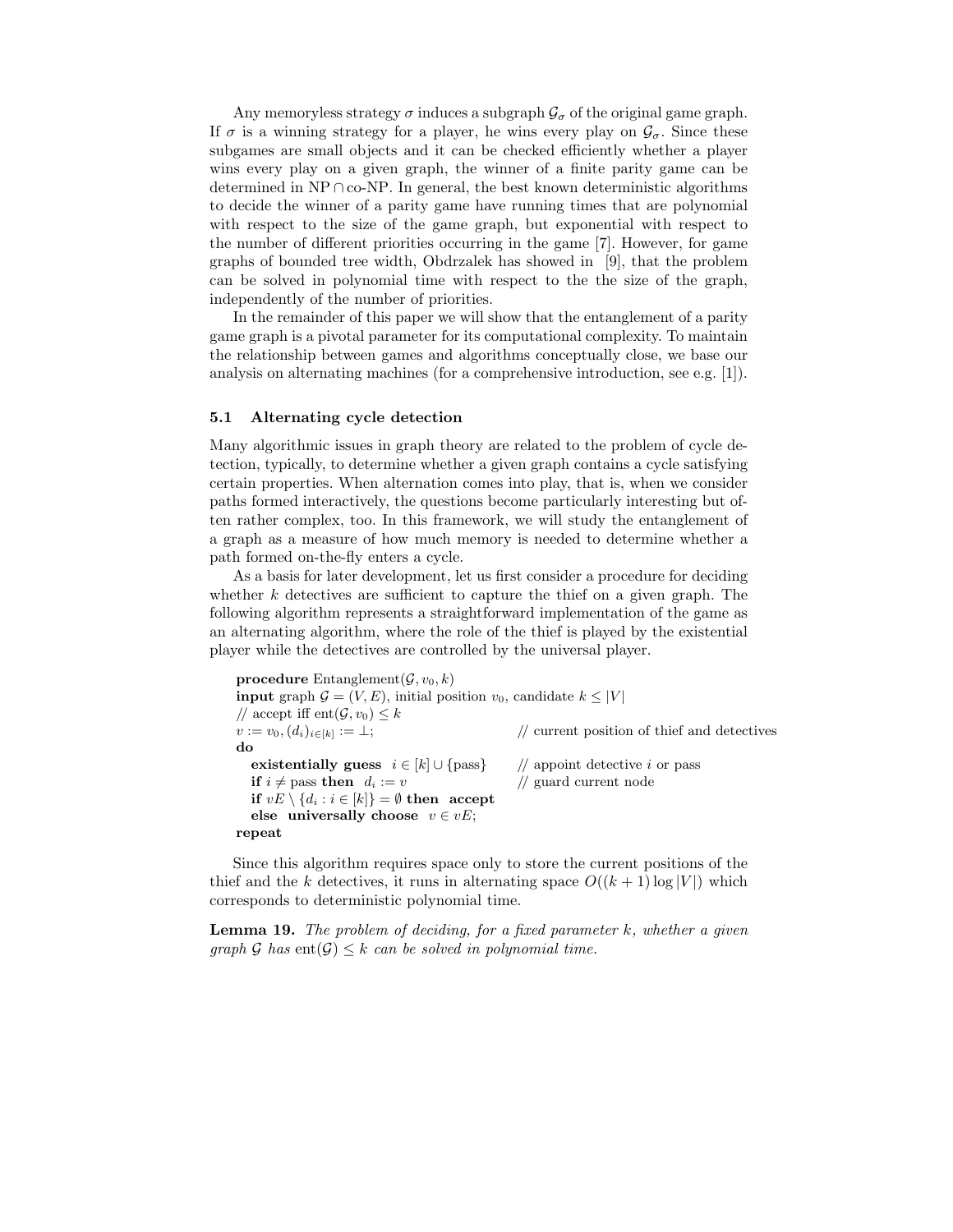Notice that if we regard  $k$  as part of the input, the algorithm gives an EXPTIME upper bound for deciding the entanglement of a graph.

#### 5.2 Parity games

Similar to the thief and detective game, the dynamics of a parity game consists in forming a path through a graph. However, while in the former game the detectives can influence the forming process only indirectly, by obstructing ways of return, in a parity game both players determine directly how the path is prolonged in their turn. Besides this dynamic aspect, also the objectives of players are quite different at a first sight. While the detectives aim at turning the play back to a guarded position, each player of a parity game tries to achieve that the least priority seen infinitely often on the path is of a certain parity.

The key insight which brings the two games to a common ground is the Memoryless Determinacy Theorem for parity games: whichever player has a winning strategy in a given game  $\mathcal{G} = (V, V_0, E, \Omega)$ , also has a memoryless one. This means, that either player may commit, for each reachable position  $v \in V$ which he controls, to precisely one successor  $\sigma(v) \in vE$  and henceforth follow this commitment in every play of  $G$  without risking any chance to win. It follows that, whenever a play returns to a previously visited position  $v$ , the winner can be established by looking at the least priority seen since the first occurrence of  $v$ . Therefore can view parity games on finite game graphs as path forming games of finite duration where the objective is to reach a cycle with minimal priority of a certain parity.

We obtain an immediate method to determine the winner of a parity game by simulating the players' moves while maintaining the history of visited positions in order to detect whether a cycle has been reached. To store the full history, an implementation of this method requires space  $O(|V| \log |V|)$  in the worst case; since the procedure uses alternation to simulate the single game moves, this situates us in ASPACE $(O(|V|\log |V|)),$  or  $DTIME(|V|^{O(|V|)}).$ 

What makes this approach highly impractical is its extensive representation of the play's history. In fact, the power of alternation is limited to the formation of the path, while the history is surveyed in a deterministic way. We can significantly improve this by interleaving thief and detective games with parity games in such a way that the formation of cycles in history is surveyed interactively.

Intuitively, we may think of a parity game as an affair between three agents, Player 0 and 1, and a referee who wishes to establish which of the two indeed wins the game. In our initial approach, the referee memorises the entire history of the game. But as we have seen, the occurrence of a cycle in a path-forming game on G can be detected by storing at most  $ent(G)$  many positions. Hence, if we could provide the referee with the power of sufficiently many detectives, this would reduce the space requirement. The crux of the matter is how to fit such a three-player setting into the two-player model of alternating computation.

Our proposal to overcome this difficulty is to let one of the players act as a referee who challenges the other player in the parity game, but in the same time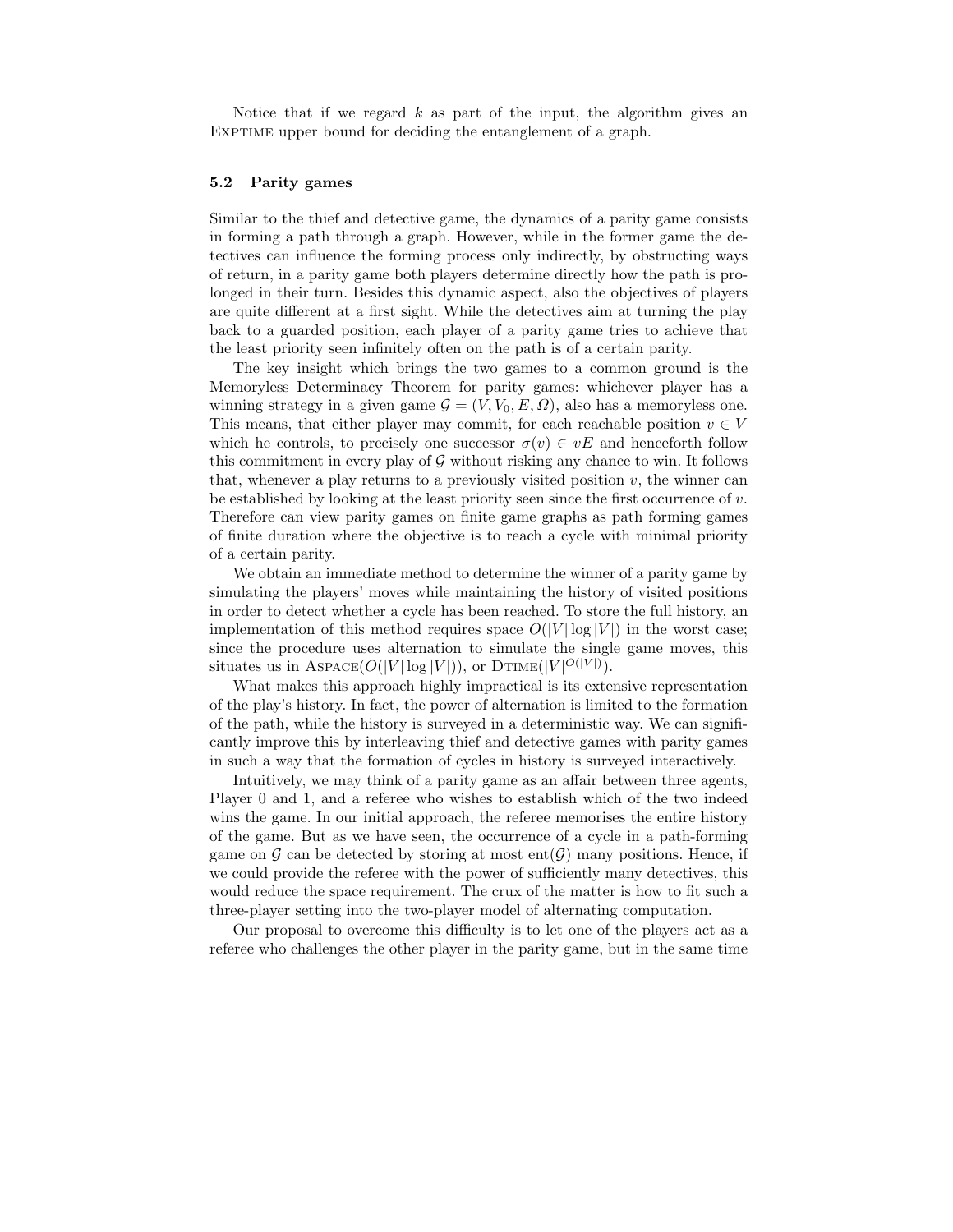controls the detectives in an overlying thief and detective game which regards the interactively formed path as if it would be formed by the thief alone.

Formally, this leads to a new game. For a game graph  $\mathcal{G} = (V, V_0, E, \Omega)$ , a player  $i \in \{0,1\}$ , and a number k, the *superdetective* game  $\mathcal{G}[i,k]$  is played between the Superdetective controlling  $k$  detectives and the positions of  $V_i$ , and the Challenger in hold of the positions in  $V_{1-i}$ . Starting from an initial position position  $v_0$ , in any move the Superdetective may place one of the k detectives on the current position  $v$ , or leave them in place. If the current position  $v$  belongs to  $V_{1-i}$ , Challenger has to move to some position  $w \in vE$ , otherwise the Superdetective moves. (If a player gets stuck, he immediately loses.) The play ends if a position w occupied by a detective is reached and the Superdetective wins if, and only if, the least priority seen since the detective was placed there is even, for  $i = 0$  respectively odd, for  $i = 1$ .

The following lemma states that parity games can be reduced to Superdetective games with an appropriate number of detectives.

**Lemma 20.** (1) If Player i has a winning strategy for the parity game  $\mathcal{G}$ , then the Superdetective wins the superdetective game  $\mathcal{G}[i, k]$  with  $k = \text{ent}(\mathcal{G})$ .

(2) If for some  $k \in \mathbb{N}$ , the Superdetective wins the game  $\mathcal{G}[i, k]$ , then Player i has a winning strategy for the parity game G.

*Proof.* Let  $\sigma$  be a memoryless winning strategy of Player i for the game G and let  $\mathcal{G}_{\sigma}$  be the subgame of G induced by this strategy. Then, the least priority seen on any cycle of  $\mathcal{G}_{\sigma}$  is favourable to Player *i*. This remains true for any cycle formed in  $G[i, k]$  where Player i acting as a Superdetective follows the same strategy  $\sigma$ . On the other hand, obviously ent $(\mathcal{G}_{\sigma}) \leq \text{ent}(\mathcal{G}) = k$ , which means that the Superdetective also has a strategy to place the  $k$  detectives so that every path through  $\mathcal{G}_{\sigma}$  will finally meet a guarded position v and hence form a cycle, witnessing that he wins. This proves (1).

For (2) assume that Player  $1-i$  has a memoryless winning strategy  $\tau$  in the parity game  $G$ . But then he could follow this strategy when acting as a Challenger in the  $\mathcal{G}[i, k]$ , so that the play would actually remain in  $\mathcal{G}_{\tau}$  where no cycle is favourable to Player  $i$ . Hence, regardless of the number of detectives, the Superdetective cannot win  $G[i, k]$ . □

Note that computing the winner of a superdetective game  $G[i, k]$  requires alternating space  $(2k+1)$  log |V|. Indeed, one just plays the game recording the current position of the thief, and the current position of each detective along with the minimal priority that has been seen since he was last posted.

**procedure** Superdetective $(\mathcal{G}, v_0, j, k)$ 

**input** parity game  $G = (V, V_0, E, \Omega)$ , initial position  $v_0 \in V$ , player j, k detectives // accept iff Superdetective has a winning strategy in  $\mathcal{G}[j,k]$  with k detectives  $v := v_0$  // current position  $(d_i)_{i\in[k]}:=\bot$  $//$  positions guarded by detectives

 $(h_i)_{i\in[k]}:=\perp$  $//$  most significant priorities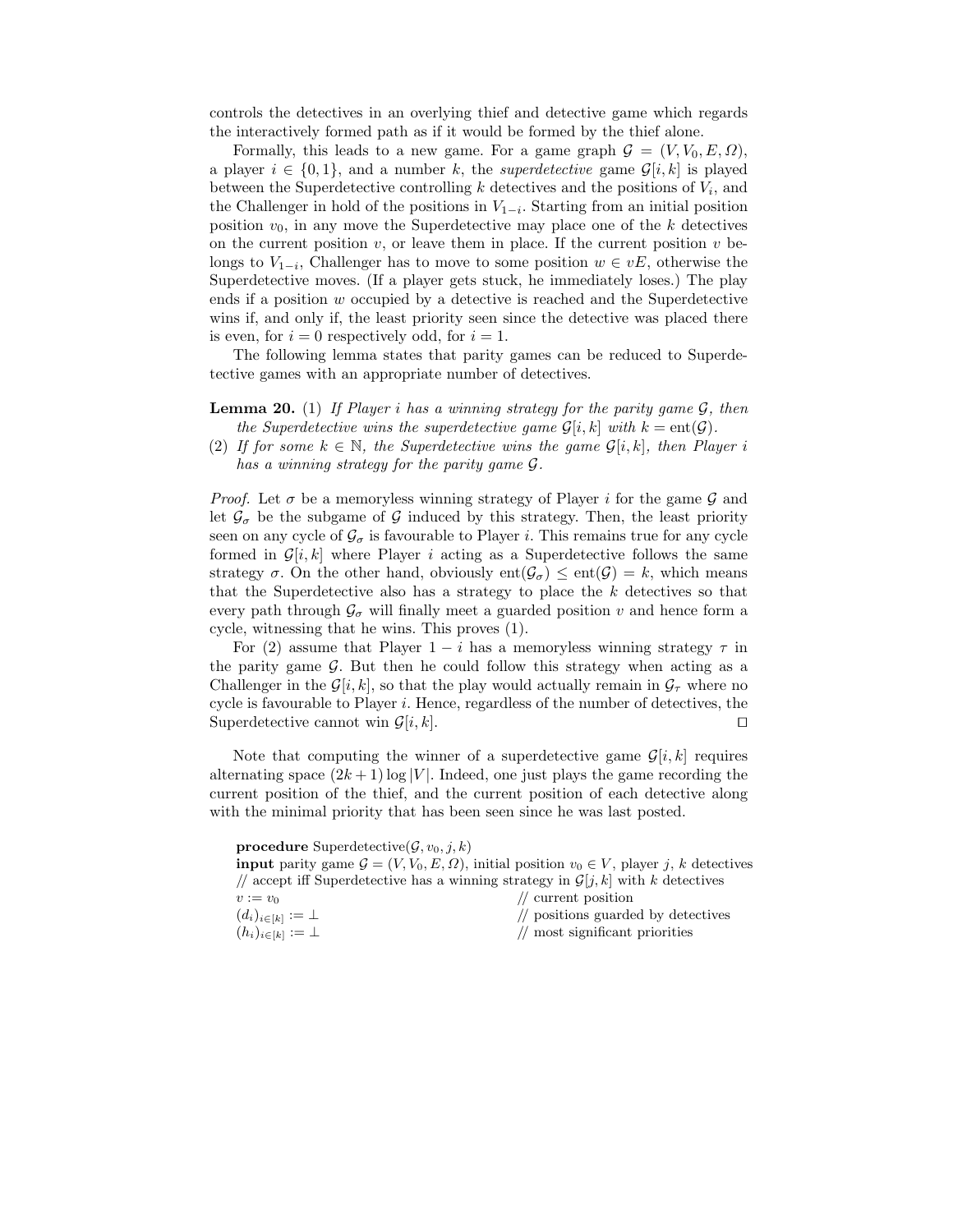```
repeat
  if j = 0 then
    existentially guess i \in [k] \cup \{pass\} // appoint detective i or pass
  else
    universally choose i \in [k] \cup \{ \text{pass} \} // other player's detective
  if i \neq pass then
    d_i := v; h_i := \Omega(v) // guard current node
  v := \text{Move}(\mathcal{G}, v) // simulate a game step
  forall i \in [k] do // update history
    h_i := \min(h_i, \Omega(v))repeat
until (v = d_i for some i) // cycle detected
if (j = 0 and h_i is even) or (j = 1 and h_i is odd) then accept
else reject
```
We are now ready to prove that parity games of bounded entanglement can be solved in polynomial time. In fact, we establish a more specific result, taking into account the minimal entanglement of subgames induced by a winning strategy.

**Theorem 21.** The winner of a parity game  $\mathcal{G} = (V, V_0, E, \Omega)$  can be determined in ASPACE( $\mathcal{O}(k \log |V|)$ ), where k is the minimum entanglement of a subgame  $\mathcal{G}_{\sigma}$  induced by a memoryless winning strategy  $\sigma$  in  $\mathcal{G}$ . □

Proof. We first describe the procedure informally, by way of a game. Given a parity game  $G = (V, V_0, E, \Omega)$  and an initial position  $v_0$ , each player i selects a number  $k_i$  and claims that he has a winning strategy from  $v_0$  such that  $ent(\mathcal{G}_{\sigma}) \leq k_i$ . The smaller of the two numbers  $k_0, k_1$  is then chosen to verify that Superdetective wins the game  $\mathcal{G}[i, k_i]$ . If this is the case the procedure accepts the claim of Player i, otherwise Player  $(1 - i)$  is declared the winner.

Here is a more formal description of the procedure:

```
procedure SolveParity(G, v)input parity game \mathcal{G} = (V, V_0, E, \Omega), initial position v \in V// accept iff Player 0 wins the game
existentially guess k_0 \leq |V|universally choose k_1 \leq |V|if k_0 \leq k_1 then
  if Superdetective(\mathcal{G}, v, 0, k_0) then accept
  else reject
else
  if Superdetective(\mathcal{G}, v, 1, k_1) then reject
  else accept
```
We claim that Player 0 has a winning strategy in a parity game  $\mathcal{G}, v$  if, and only if, the alternating procedure  $ParitySolve(\mathcal{G}, v)$  accepts.

To see this, assume that Player 0 has a memoryless winning strategy  $\sigma$  from v. Then, the guess  $k_0 := \text{ent}(\mathcal{G}_{\sigma})$  leads to acceptance. Indeed, for  $k_1 \geq k_0$ , Player 0 wins the superdetective game  $\mathcal{G}[0, k_0]$  by using the strategy  $\sigma$  as a parity player together with the detective strategy for  $\mathcal{G}_{\sigma}$ . On the other hand, for  $k_1 < k_0$ , the